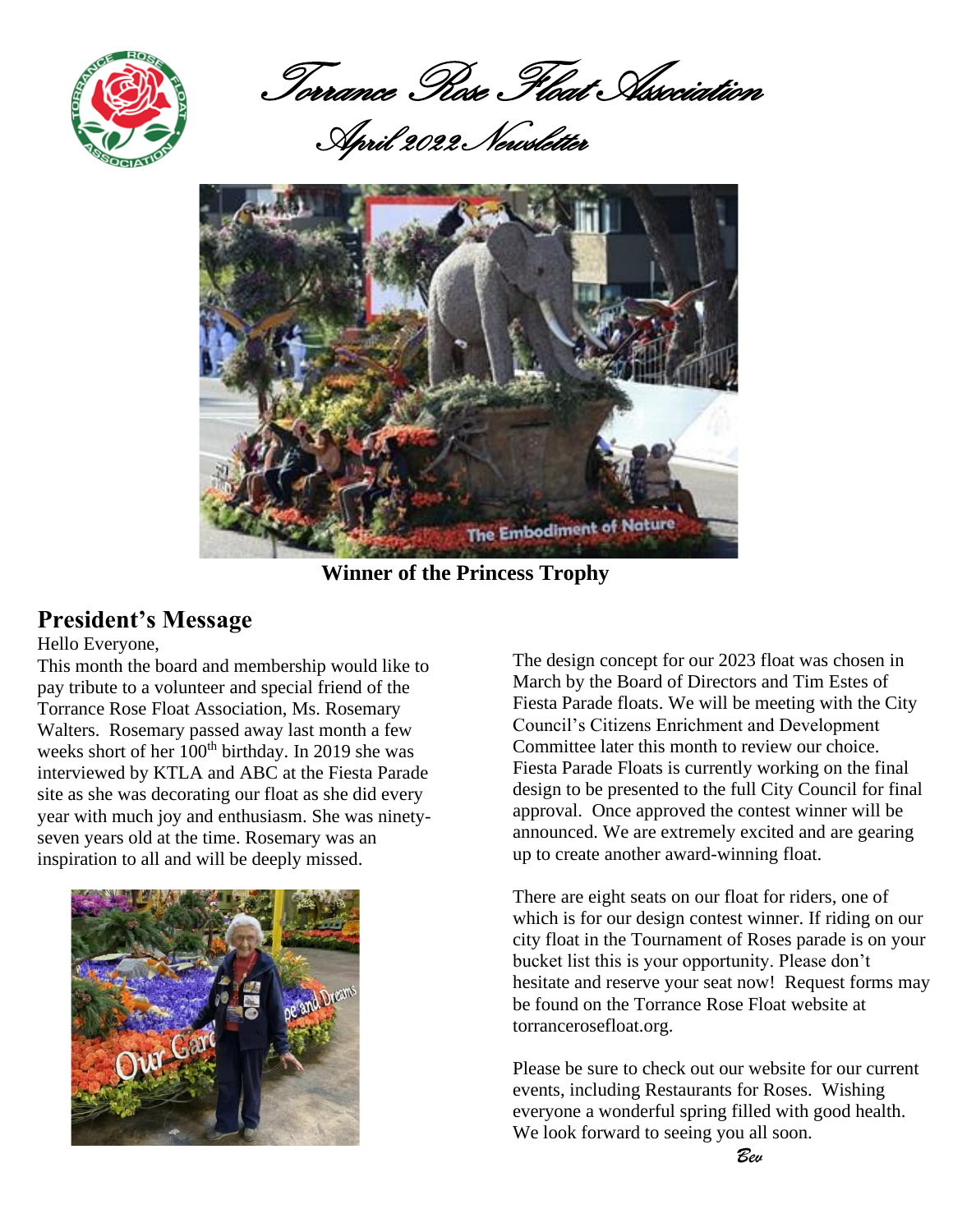## **Celebration Dinner, April 9**

Please join us on April  $9<sup>th</sup>$  as we continue our tradition of celebrating our winning float as well as the decorators and supporters who have been with us throughout the 2021- 2022 season.

TRFA will begin their fundraising for the 2023 float at the dinner with Opportunity Baskets, Rose Garden Gift Cards, a Silent Auction and a delicious buffet provided by SNAX.

Visit our website to purchase tickets: torrancerosefloat.org

We look forward to seeing you on April 9<sup>th</sup>!



#### **Dine and Donate with Restaurants for Roses**

Mark your calendar and dine with our participating restaurants to help raise funds for the 2023 float.

Check out the locations and dates below.

You will find the flyers to participate on our website as well as at the back of this newsletter.

Thanks for your support!

- March 30: California Pizza Kitchen
- April 13: Panera Bread
- April 27: Lazy Dog

We're adding more restaurants on a regular basis so visit the website often for additional placed to dine and help raise funds!





# **TORRANCE ROSE FLOAT ASSOCIATION**

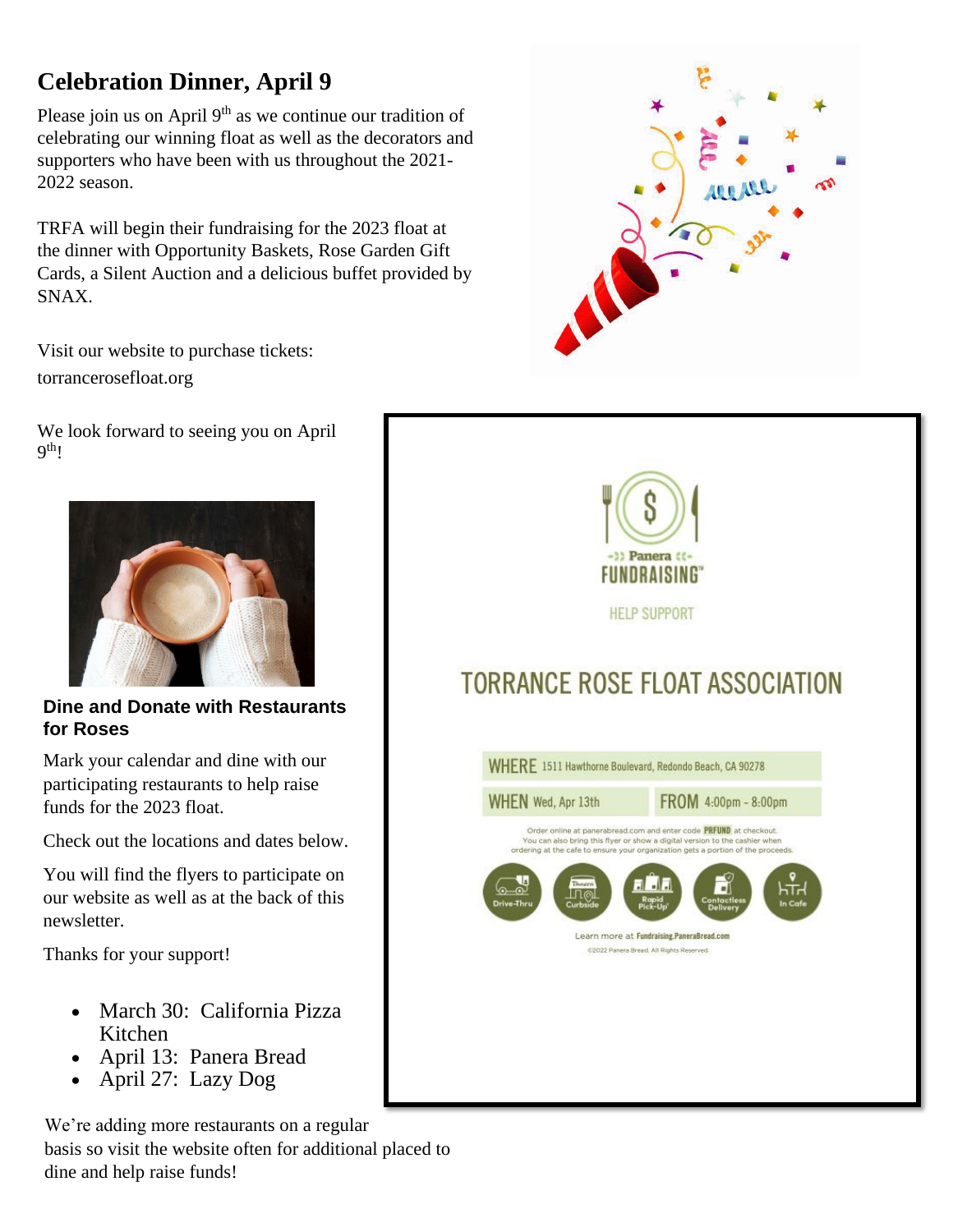

## **Love to Garden? Our Flower Power Fundraiser is back!**

Everything from seed packets to plant an herb garden to lovely perennials; there's sure to be something for everyone.



Shop right from the TRFA website and help us reach our goal of raising \$5,000 by May 1 st .

Go to torrancerosefloat.org to view the catalog and flex your Flower Power!



.

**Our funding from the City is uncertain at this point. If you know of any businesses or other potential donors we can contact, please let us know. All fundraising ideas are welcome!**